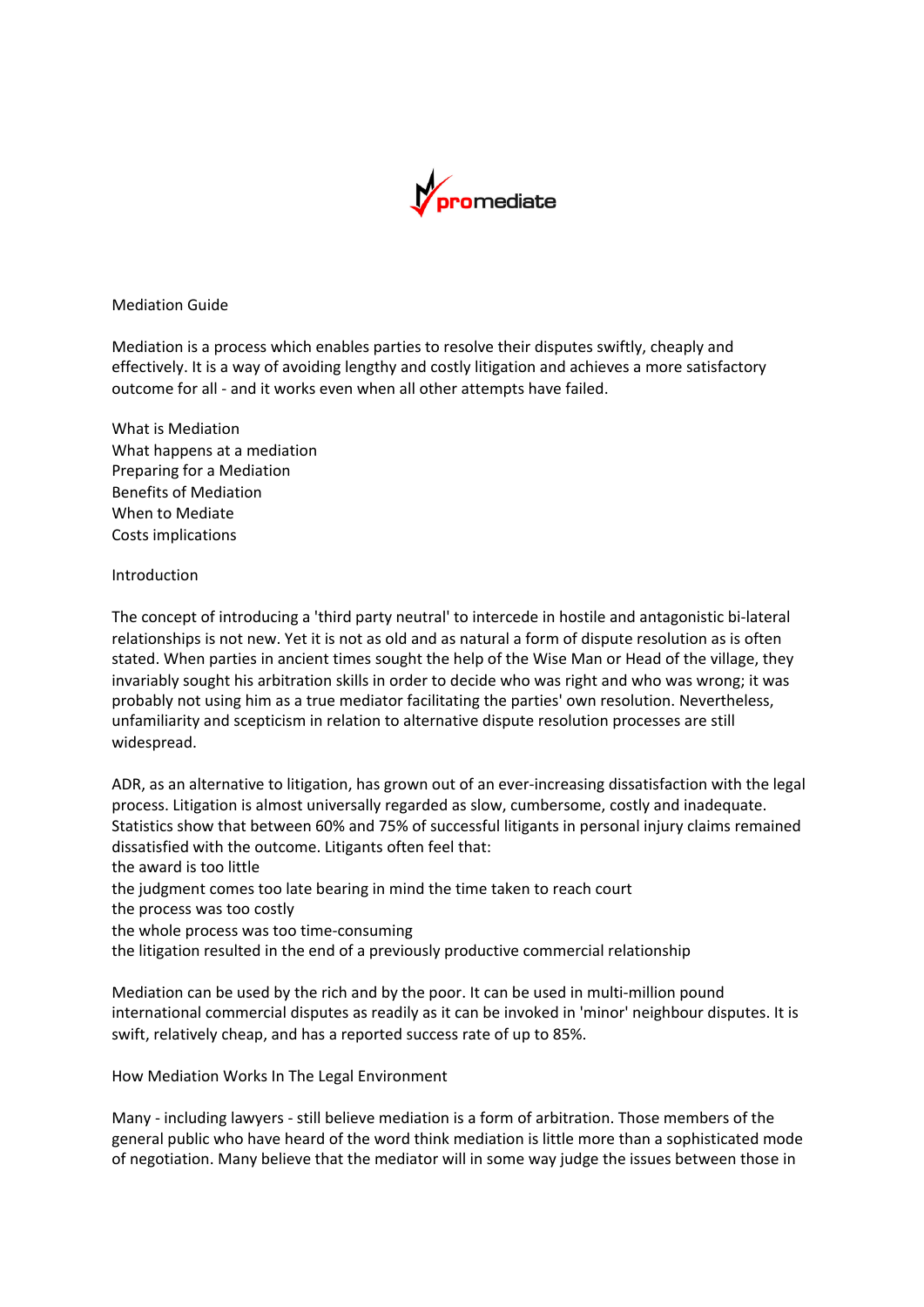dispute. Others perceive it simply as an exercise in 'compromise reaching'. But it is really none of these.

Mediation is a form of Alternative Dispute Resolution (ADR) whereby a 'third party neutral' intervenes to facilitate and assist the disputing parties in reaching a mutually acceptable settlement. The mediator is neither a judge nor an arbitrator; he or she is not an adjudicator, nor someone who imposes a resolution or a settlement upon the parties. Instead, the mediator acts simply as a 'midwife, assisting in the labour and birth of a settlement'. The mediator will help by seeking to identify common aims and objectives, by re-opening lines of communication, and by developing mutually acceptable proposals for settlement. In this way, the mediator can gently move the parties away from a preoccupation with their rights and liabilities, and nudge them towards an exploration of their needs and interests the transition from a position of conflict to a position where they can form a 'working alliance'.

Mediation has three fundamental and distinctive elements:

## It is consensual

The parties decide whether an agreement can be reached, and they control the nature and the terms of it. As the mediator does not impose any resolution or settlement or terms of an agreement upon the parties, there is not the inevitable 'win/lose' situation that accompanies litigation or arbitration. The parties have absolute control of the outcome. The parties are in this way removed from the 'coercive' atmosphere of litigation whether in the courts or in arbitration or adjudication. They are entitled to withdraw from the mediation process at any time, and are not bound by anything said or agreed until such time as they sign a settlement agreement. However, once the agreement is signed, the settlement becomes as legally binding and enforceable as if it were the subject of a contract or a court order.

## It is private and confidential

The mediation is held not in public but in private, and one of the cornerstones of the process is that it is confidential and without prejudice. Anything disclosed during the mediation is disclosed 'without prejudice' and cannot be used outside or in later proceedings should the parties fail to reach agreement. Moreover, any information shared by one party with the mediator will be treated in confidence and the mediator should not pass it on to the other party without specific permission to do so.

It focuses not on 'rights and liabilities', but on 'needs and interests'

The reason for the failure of many lengthy and protracted negotiations is that the parties all too readily fall into and get 'bogged down' in entrenched positions, and are unable to overcome the impasse that results. These entrenched positions derive from a rights culture a preoccupation with rights and liabilities, entitlements and obligations. Unlike litigation, which determines 'what happened in the past, why it happened, and whose fault it was', mediation looks to the future and encourages parties to re-evaluate their aims and objectives in the dispute by re-examining their current and their future needs and interests.

What happens at a mediation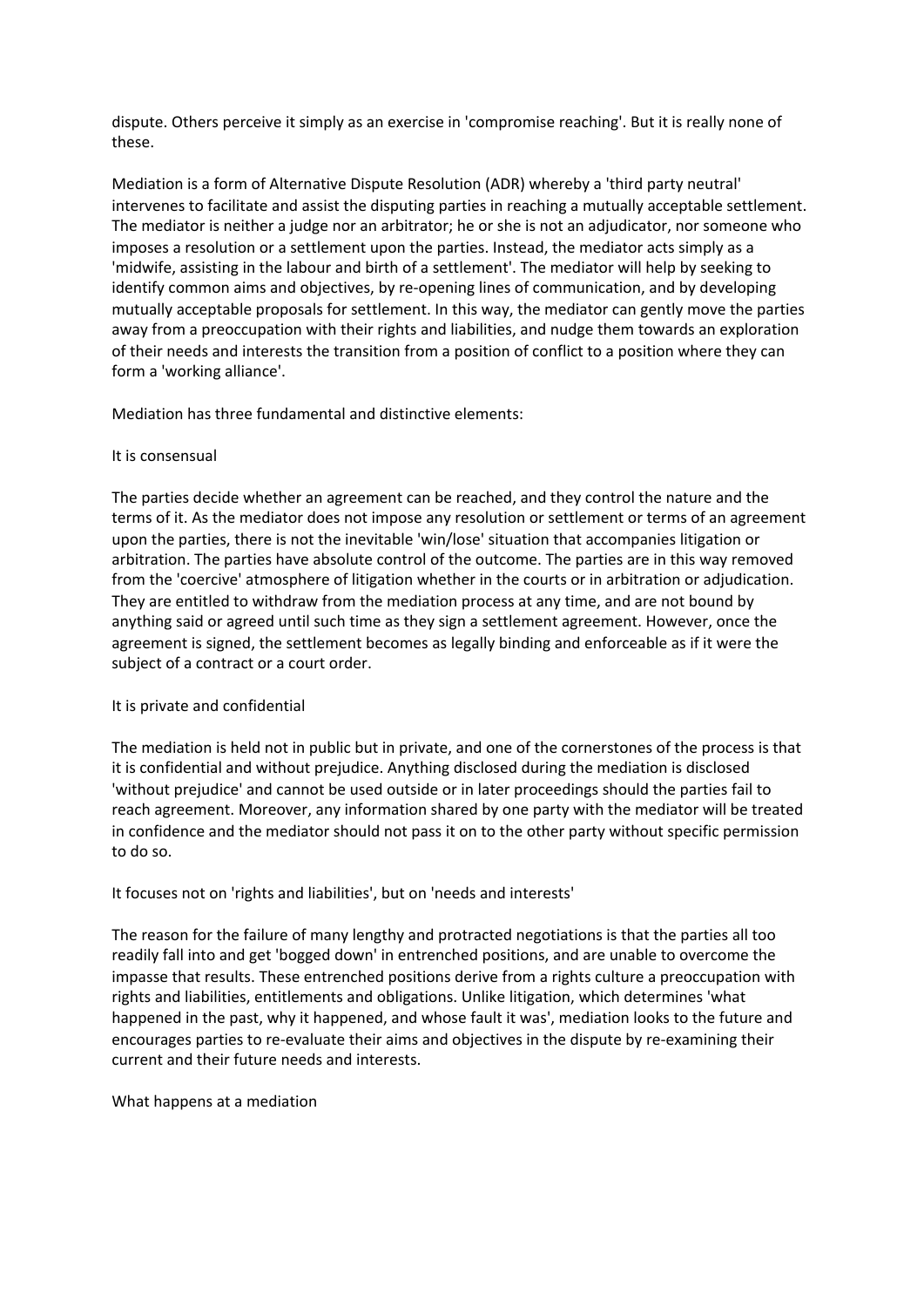The following is an outline of the format of a typical UK model of 'legal' mediation, generally accepted throughout this country in non-family mediation. Variations of this format are used in family mediation and also adopted in some European countries.

## Venue and format

There are no prescribed rules as to where a mediation should take place. It will generally be conducted at one or other of the parties' lawyers' offices, or at the premises of the mediator provider. Court-annexed mediations usually take place on court premises after court hours. Following (and even before) the coronavirus pandemic, parties also use remote mediation, and we provide this by Zoom. The mediation takes place in exactly the same way but the costs of attending a venue and travelling are saved. Remote mediation is rapidly becoming the norm.

Mediators may use an assistant or co-Mediator, particularly in more complex mediations. These comediators can be selected in the same way as the lead mediator, and may be entitled to a fee, or they may simply be brought in independently by the lead mediator, with or without a fee. The precise role of the co-mediator in the mediation will depend upon the lead mediator's preferences and his or her style of mediation, as well as the co-mediator's level of experience. Some will favour a joint approach, treating the co-mediator as part of the 'mediation team'. Others will prefer to use the second mediator as an assistant: to take notes if appropriate, or to write on the flip chart or board if available, us, and in between the separate sessions, to discuss and brainstorm issues which have arisen.

# The mediator's opening

The mediation usually commences with all parties together in one room, invariably around a table. The mediator will make an opening statement in which he or she will outline to all present the aims of the process and the mediator's role in it. It remains surprising how many parties attending mediations, whether experienced lawyers or simply members of the public, are not aware of how mediation works. So it will be necessary for the mediator to state the purpose of the process and the procedure to be adopted. The mediator will outline and emphasise that his or her function is that of a neutral facilitator and not an adjudicator or arbitrator. He or she will outline what is to happen, detailing the way in which joint sessions and private 'caucus' sessions will be used.

## The parties' opening statements

Each party, and/or their legal advisor, makes a short opening statement, without interruption, setting out the main points of their case. This is a vital element of the mediation and its effect should not be underestimated. It can set the tone for the entire proceedings that follow. Where the dispute has hitherto been conducted by correspondence, it may well be the first time that the parties meet face-to-face; it will probably be the first time that one party has an opportunity to hear the other side's story first hand, rather than sifted, repeated, and interpreted by a number of intermediaries. It will invariably be the first time, for example, that one party's insurer or other decision-maker comes face to face with the other party. And sometimes it is the first opportunity to see the other side's lawyers 'in action'; this can often be a salutary experience, as each party will undoubtedly have had a mental image of the other side's lawyers, and perhaps to see that they are 'human', and doing just as good a job if not better than their own lawyers, can occasionally help to move the dispute forward. For these reasons, the opening statements can be a most therapeutic constituent of the process, and consequently the parties should use it to good advantage.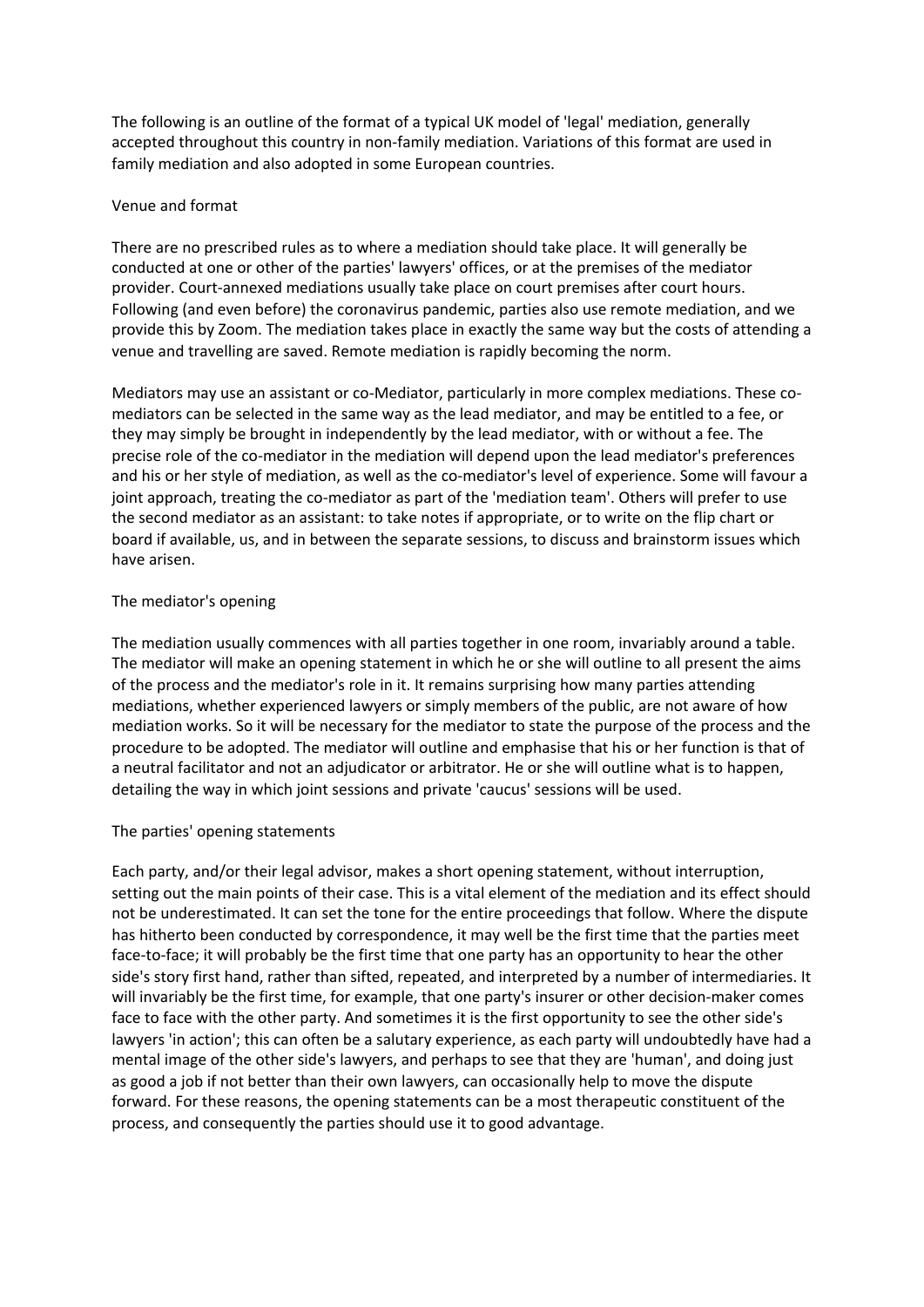Too frequently, lawyers are asked to furnish their party's opening address and use the occasion simply to regurgitate, ostensibly for the mediator's benefit, a series of legal submissions. This merely demonstrates a basic misunderstanding of the role and function of the mediator, mistaking him or her for an arbitrator, and only serves to irritate the other side. Rather, the parties should be encouraged to give their statements themselves, setting out a more personal perspective of the dispute, augmented if necessary by their lawyers. This is their "day in court" and it is their chance to be truly heard and to convey the extent and depth of their feelings - to "tell it from the heart".

## Private sessions

At the conclusion of the opening statements, the parties will generally (in the UK model of mediation) separate for the separate "caucus" sessions into their respective rooms. This simply means the private individual session where the mediator sees each party privately and in confidence on their own. If there is a room allocated for the mediation itself, the mediator may invite each party to come to that room for the private caucus sessions. More usually, however, the mediator will visit the parties in their respective rooms. The format of the foregoing will obviously depend upon the venue, the number of parties, whether the mediator is acting alone or with a co-mediator, and the facilities available in each room.

## Joint sessions

The separate sessions will normally continue until such time as the mediator feels it appropriate to bring the

Joint sessions can effectively be used when the parties have reached a sufficient accord in principle, so as to justify bringing them together to finalise and shape the more detailed points of the settlement. Whether the parties have in fact reached such a stage may in itself be a matter of delicate judgment.

## Settlement agreement

Once a true settlement is reached, the step that transforms the mediation from a voluntary nonbinding process to a fully binding accord is the signing of a settlement agreement. The parties will need to create a document which they can each sign to signify their acceptance to being bound. A "Heads of Agreement" document will usually be drafted immediately, either by the parties themselves or by the lawyers if they are present, or by the mediator.

## Preparing for mediation

## Pre-mediation agreement

The mediator appointed by the parties for the mediation will be in a position to contact each party prior to the mediation itself, and discuss any issues the parties wish to raise in preparation for the mediation. This will usually include:

Where or how the mediation is to take place How long it is likely to last Who will attend on behalf of each party What documentation will be required by the mediator or by the parties

The venue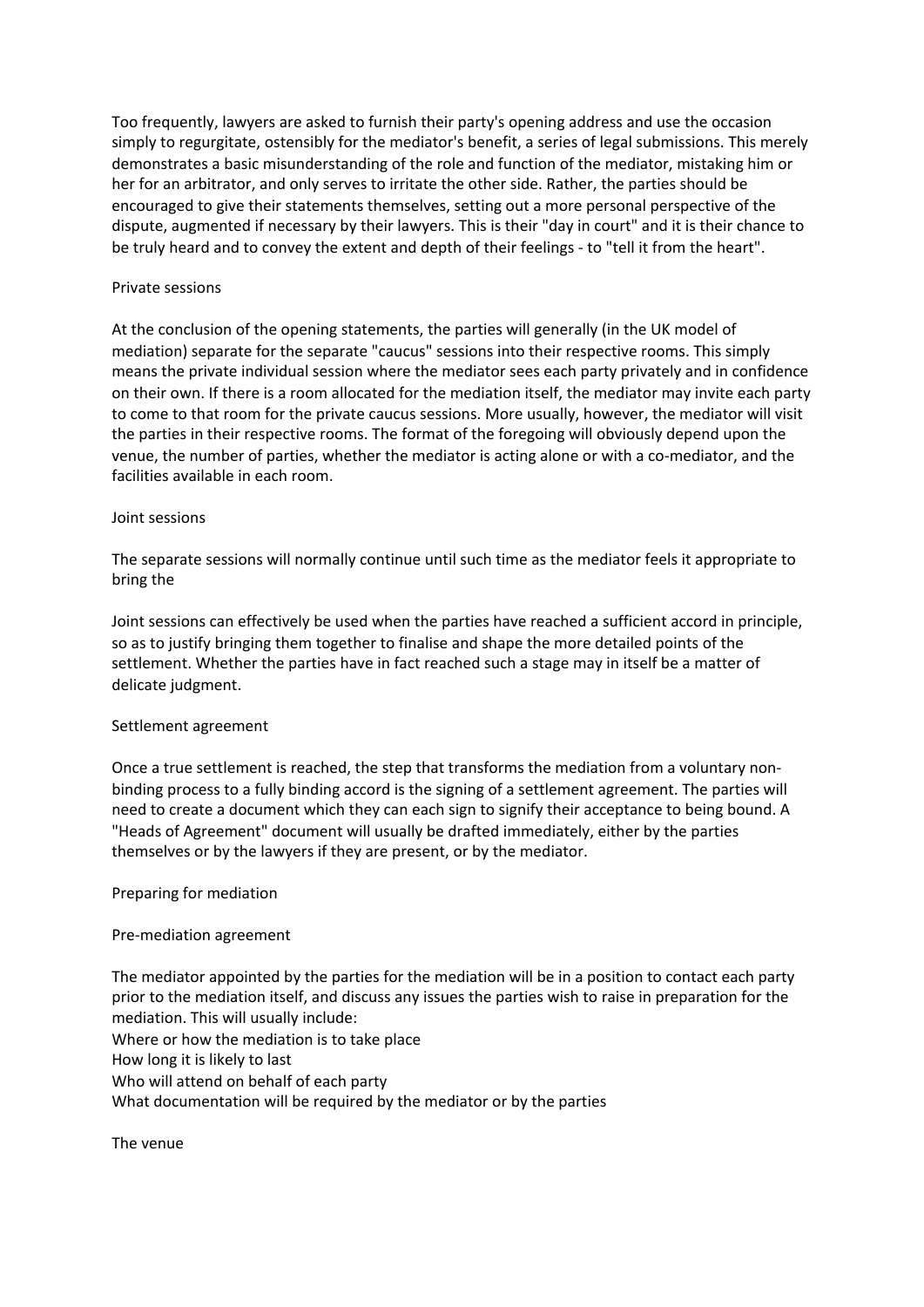As stated above, many parties are avoiding physically meeting and finding that remote mediation is equally (if not more) effective.

If a physical mediation is arranged, care should be taken in the selection of a venue. Ideally it should be in 'neutral territory' so that neither party is likely to feel uncomfortable. Sometimes, however, such a venue is not feasible and the parties and the mediator may have to make do with what is available. Paul Randolph is very flexible about the choice of venue.

Ideally, there should be one room for each of the parties, large enough to comfortably hold the entire 'team' which each party wishes to bring. The parties may spend considerable periods of time in these rooms, so they need to be comfortable and have sufficient facilities available. The mediator will often use these rooms for the confidential private 'caucus' sessions, so the rooms need to be sufficiently distanced from one another so as to avoid fear of being overheard.

The venue needs to be available throughout the period envisage for the mediation. There is nothing more frustrating than parties almost reaching agreement at the end of a long day, and for the security guard to come in and ask everyone to leave as the building has to be closed!

### The time

The commencement and the duration of the mediation is usually catered for and set out in the premediation agreement. It is important for both parties to be clear as to the duration of the mediation - it is similarly frustrating for the parties to be deep in negotiation and for one side suddenly to declare that they are obliged to leave.

### The attendees

It is important that neither side should be surprised at the mediation by the attendance of any particular person or party. The mediator will discuss who is to attend on behalf of each party, and this will enable him or her to deal as far as possible with any imbalance or perceived imbalances of representation. Thus if one side wishes to attend in person, whereas the other proposes to bring solicitor, counsel, experts, and witnesses, etc etc. the mediator can speak to both sides to explain and reassure where necessary.

#### The documentation

Mediators do not require box-loads of lever arch files in preparation - even for the most complex of mediations. The parties and their legal advisers should ensure that the mediator is sent:-

A brief case summary This should not be in the form of a 'legal Statement of Case': it is not helpful to the mediator or the parties simply to regurgitate the pleadings or to make submissions of law. The case summary should rather focus upon the needs and interests of the parties, and their wishes, hopes and aspirations for the mediation. It is an opportunity to make 'emotional' rather than 'legal' submissions.

Relevant correspondence This should include letters showing the current state of negotiations between the parties and any open offers made or rejected

Relevant documents Only documents which the parties regard as vital for the mediator to peruse in order to properly understand the issues in the dispute should be prepared for and sent to the mediator. Background information is often better gleaned personally by the mediator from the parties in private sessions.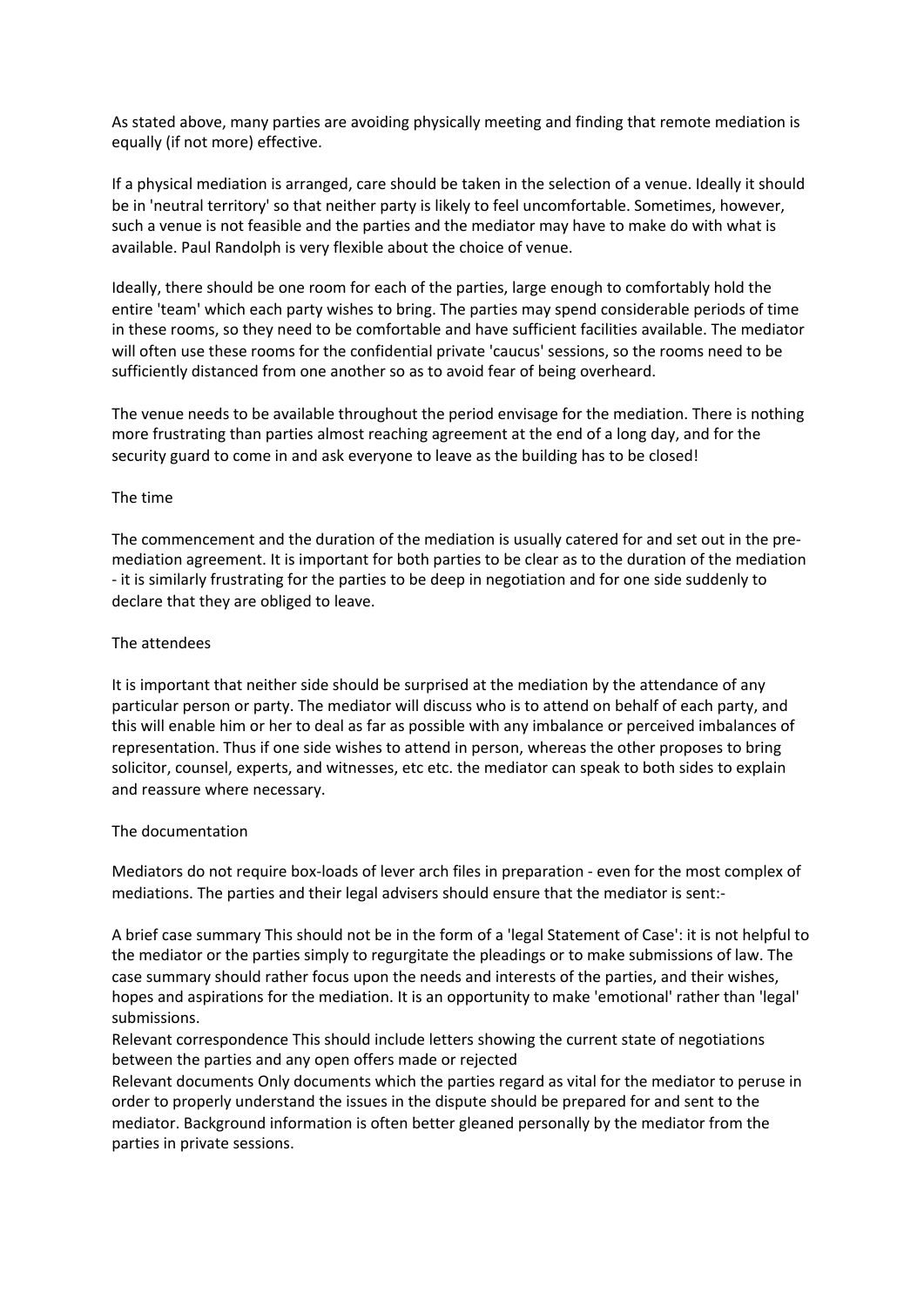### Preparing the clients

Legal advisers can serve a very useful purpose in controlling their clients' expectations. Those parties who enter into mediation with unrealistic expectations will not advance their case or progress their aims and aspirations to the full.

### When to mediate

As soon as parties in dispute are in a position to talk about a resolution of their dispute or to attempt to negotiate, they are ready to mediate. There are very few disputes that are not amenable to mediation. Some conflicts may be inappropriate to mediate as for example:

Where a definitive ruling on a matter of law is required Where the visibility of litigation is important as a deterrent (as for example, to protect a trademark or copyright Where injunctive relief is needed Where some benefit can be derived by delay Where there is no genuine desire to settle

Mediation can take place even before lawyers are involved, or before proceedings are issued. Paul Randolph is 'licensed' under the Public Access scheme, and is authorised to take instructions and cases directly from members of the public. If on the other hand proceedings have been issued and litigation is underway, the court will stay the proceedings to enable parties to attempt ADR.

There may be situations where mediation is appropriate, but it may not be the appropriate time, as for example, if there is a lack of information, perhaps in relation to:-

Medical reports Technical reports Safety records Design histories

So you can mediate if you or your client have:

a straightforward case - you simply need assistance in opening up lines of communication with the other side so as to help resolve the dispute quickly.

a complex case - which would benefit from issues being resolved, if not the entirety of the dispute. a strong case - and you need a good mediator to 'knock some sense' into the other side.

a weak case - and you need a good mediator to 'broker a deal' so as to extract the maximum benefit from the situation.

Benefits of Mediation

Mediation has the following benefits:

Speedy

A mediation can be set up in a matter of weeks, if not days. It thereby avoids the many undesirable consequences of protracted litigation - drain on costs and resources, damage to health, the destruction of businesses, termination of business relationships, and even marriages.

Low cost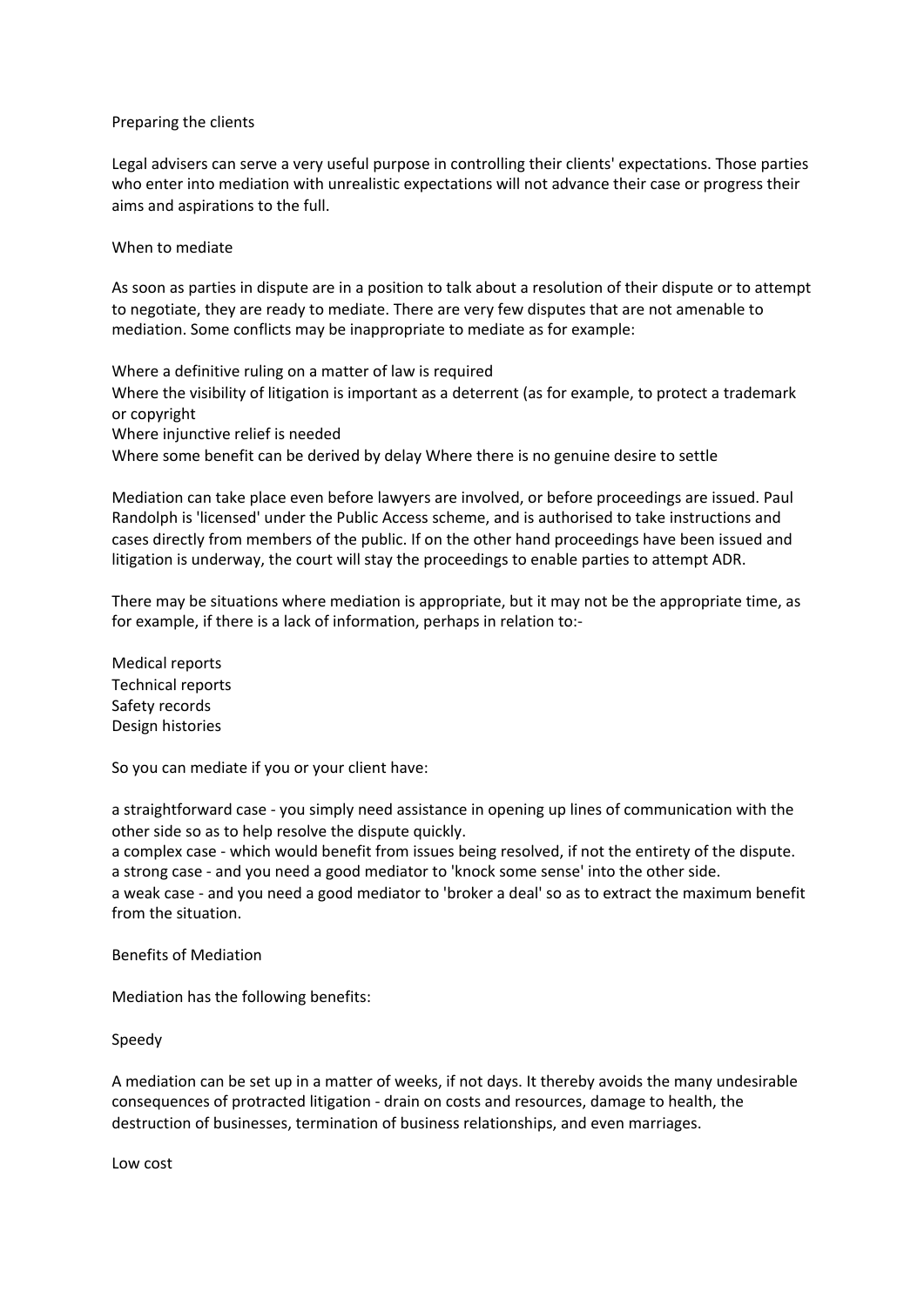The cost of mediation can start at just over  $£100$  per party. It usually takes a matter of hours to complete and very rarely lasts more than one or two days, with very limited preparation involved so costs can be kept to a minimum.

## Parties retain control over the outcome

In litigation, parties relinquish control of their dispute: the Court controls the procedure, the level of disclosure, the evidence to be given, and the Judge has exclusive control of the outcome. In mediation the parties retain full control of the entirety of their dispute, allowing them to reject settlements with which they do not agree, and enabling them to reach more creative settlements or just 'good enough' settlements with which each party can readily live.

## Therapeutic

It allows the parties their day in court more effectively than by going to court itself by allowing each person in dispute to be truly 'heard' to have their full and frank say to the mediator as well as to the other side in a 'safe' environment. It also facilitates apologies to be given or explanations made which is often what parties really want.

### Preserves relationships

Parties who end up in court, with a winner and a loser, will rarely be able to continue any commercial, trade or other relationship; whereas mediation allows parties to reach settlements with which they are both content, thereby enabling them to continue with pre-existing business relationships.

## Preserves privacy

Litigation often attracts unwanted publicity, with parties obliged to 'wash their dirty linen in public'. Mediation is totally confidential with each party retaining complete control over whether and what matters can be revealed. Confidentiality clauses are also frequently included in settlement agreements.

### Diminishes imbalances of power

Parties often feel overwhelmed when fighting large corporations - at mediation they are simply individuals around the table, and an effective mediator can protect parties against power imbalances.

#### Risks And Cost Implications

Risk Of Failing To Mediate

Both the Government and the Courts have been determined to promote Mediation as a prime form of dispute resolution.

The Civil Procedure Rules, the Commercial Court Guide, the Queen's Bench and Chancery Division Guides, and the various Pre-Action Protocols have all sought to encourage parties and prospective litigants to consider ADR as early as possible in their disputes.